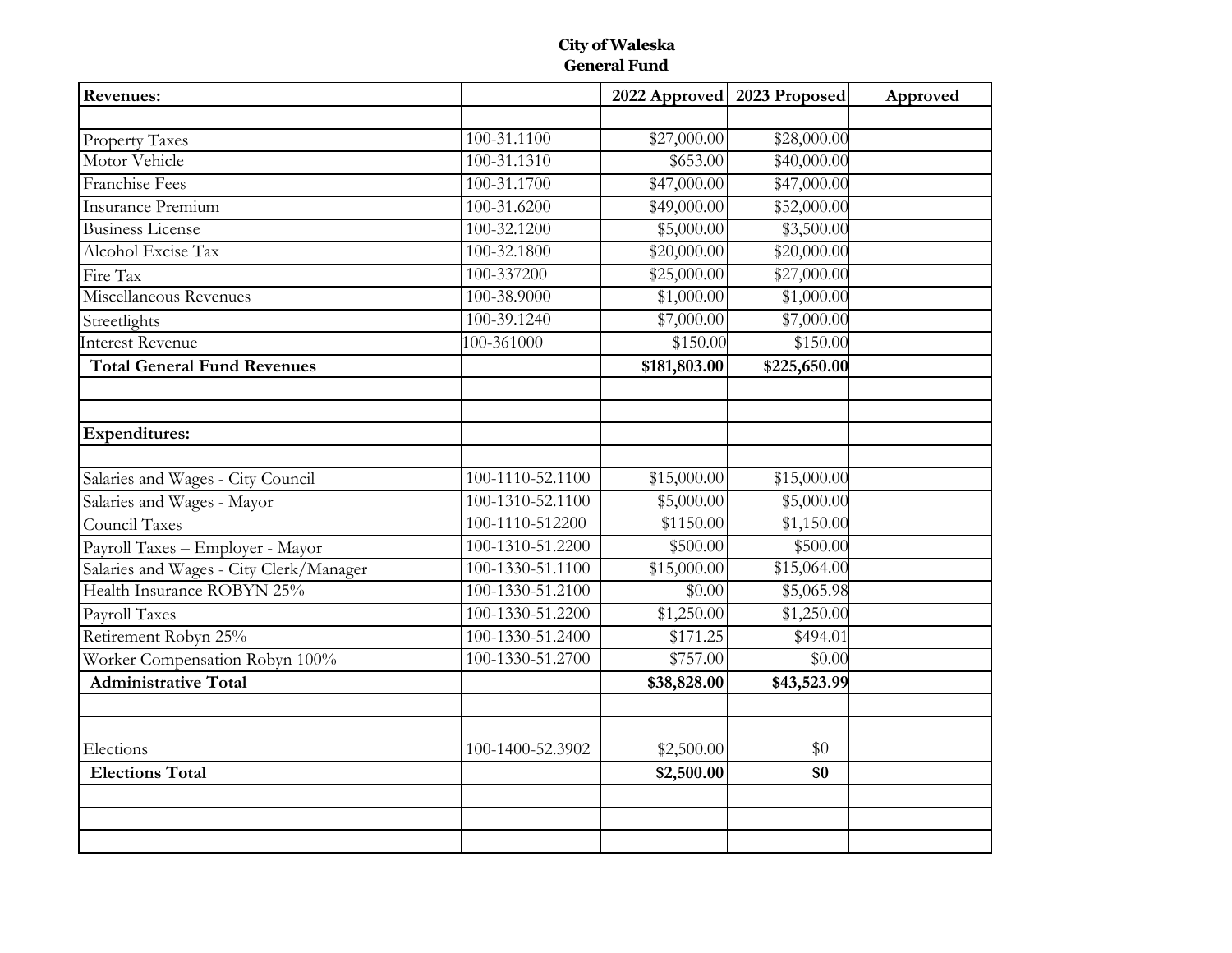#### City of Waleska General Fund

| Salaries and Wages - Financial / Patsy 25% | 100-1510-51.1100 | \$11,000.00 | \$9,599.20  |  |
|--------------------------------------------|------------------|-------------|-------------|--|
| Christmas Bonus                            | 100-1510-51.1400 | \$861.20    | \$861.20    |  |
| Health Insurance PATSY 25%                 | 100-1510-51.2100 | \$45.60     | \$5,065.98  |  |
| Payroll Taxes PATSY 25%                    | 100-1510-51.2200 | \$750.00    | \$830.44    |  |
| Retirement Patsy 25%                       | 100-1510-51.2400 | \$171.25    | \$494.01    |  |
| Workers Compensation DUES AND FEES         | 100-1510-51.2700 | \$757.00    | \$0.00      |  |
| <b>Audit Fees</b>                          | 100-1510-52.1210 | \$8,500.00  | \$8,500.00  |  |
| Legal Fees                                 | 100-1510-52.1220 | \$10,000.00 | \$5,000.00  |  |
| Tech Support                               | 100-1510-52.1300 | \$15,000.00 | \$7,560.00  |  |
| Custodial Services - City Hall             | 100-1510-52.2100 | \$2,400.00  | \$4,200.00  |  |
| Insurance and Bonds - GIRMA                | 100-1510-52.3100 | \$2,000.00  | \$2,000.00  |  |
| Advertising                                | 100-1510-52.3300 | \$2,100.00  | \$2,100.00  |  |
| Printing/Binding - Ordinance Update        | 100-1510-52.3400 | \$300.00    | \$300.00    |  |
| Travel                                     | 100-1510-52.3500 | \$10,000.00 | \$12,000.00 |  |
| Dues and Fees                              | 100-1510-52.3600 | \$14,500.00 | \$24,700.00 |  |
| <b>Education and Training</b>              | 100-1510-52.3700 | \$10,000.00 | \$10,000.00 |  |
| Other Purchased Services                   | 100-1510-52.3900 | \$21,000.00 | \$21,000.00 |  |
| Annual City Event                          | 100-1510-52.3903 | \$4,500.00  | \$4,500.00  |  |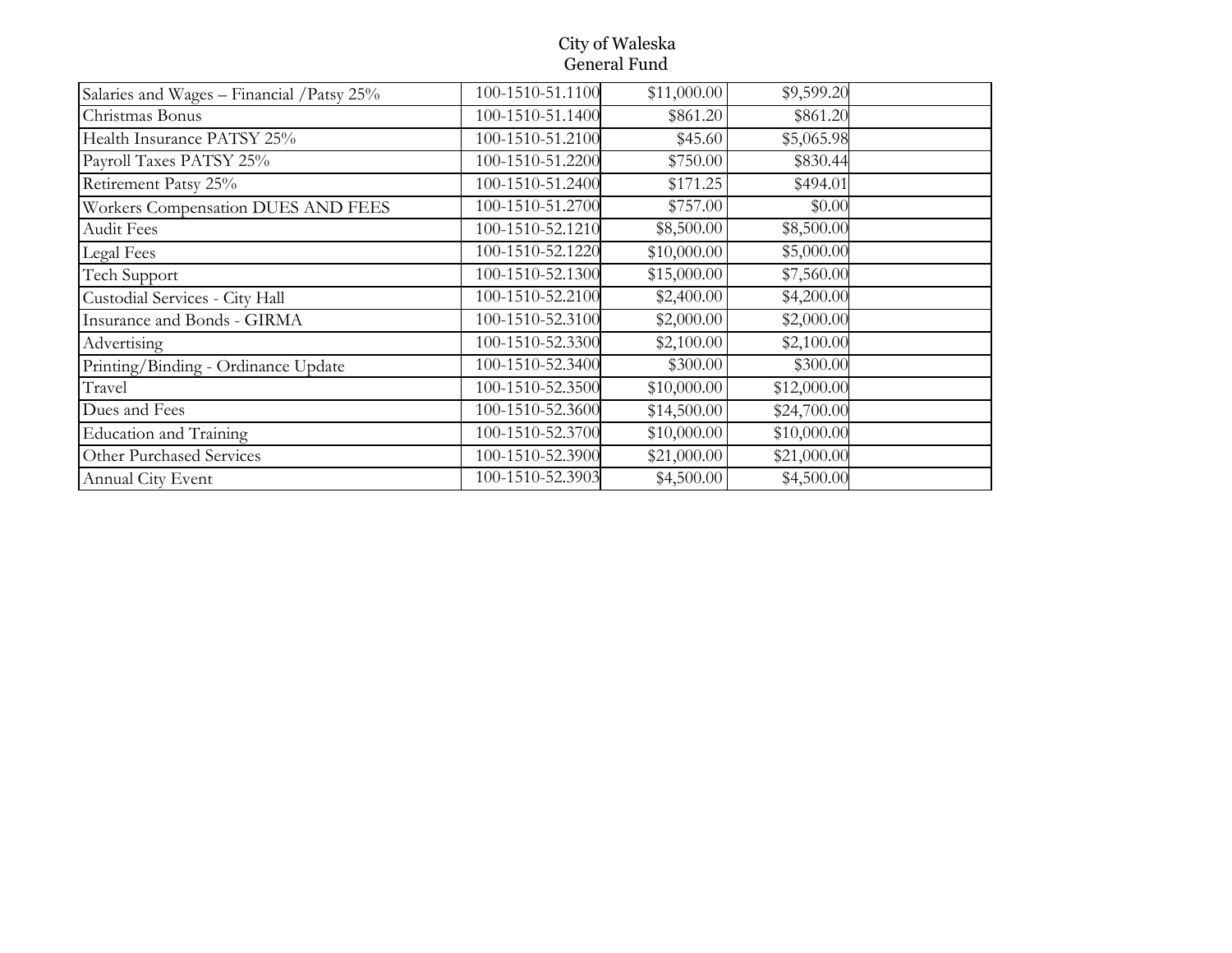| Security Alarm                    | 100-1510-52.3910 | \$575.00     | \$575.00     |        |
|-----------------------------------|------------------|--------------|--------------|--------|
| <b>General Supplies</b>           | 100-1510-53.1100 | \$3,000.00   | \$2,500.00   |        |
| Postage                           | 100-1510-53.1110 | \$500.00     | \$300.00     |        |
| Computer Hardware                 | 100-1510-54.2400 | \$2,000.00   | \$2,000.00   |        |
| <b>Bank Charges</b>               | 100-1510.53.1140 | \$600.00]    | \$600.00     |        |
| Administrative Total              |                  | \$120,560.05 | \$124,685.83 |        |
|                                   |                  |              |              |        |
| Salaries and Wages -Admn          | 100-1565-51.1100 | \$0          | \$0.00       | \$0.00 |
| Group Insurance                   | 100-1565-51.2100 | \$0          | \$0.00       | \$0.00 |
| Payroll Taxes                     | 100-1565-51.2200 | \$0          | \$0.00       | \$0.00 |
| Retirement Expense                | 100-1565-51.2400 | \$0          | \$0.00       | \$0.00 |
| Worker Compensation               | 100-1565-51.2700 | \$0          | \$0.00       | \$0.00 |
| Garbage Service                   | 100-1565-52.2110 | \$0          | \$0.00       | \$0.00 |
| Repair and Maintenance - Building | 100-1565.52.2200 | \$3,500.00   | \$3,500.00   |        |
| Exterminating                     | 100-1565-52.2240 | \$400.00     | \$400.00     |        |
| Uniforms                          | 100-1565-531236  | \$400.00     | \$400.00     |        |
| Contract Labor - Weddings         | 100-1565-523850  | \$0          | \$0          |        |
| Capital Outlay - Equipment        | 100-1565-54.2100 | \$0.00       | \$0          | \$0.00 |
| General Supplies - Maintenance    | 100-4200-53.1100 | \$500.00     | \$500.00     |        |
| Street Lights and Sirens          | 100-4200-53.1230 | \$20,000.00  | \$20,000.00  |        |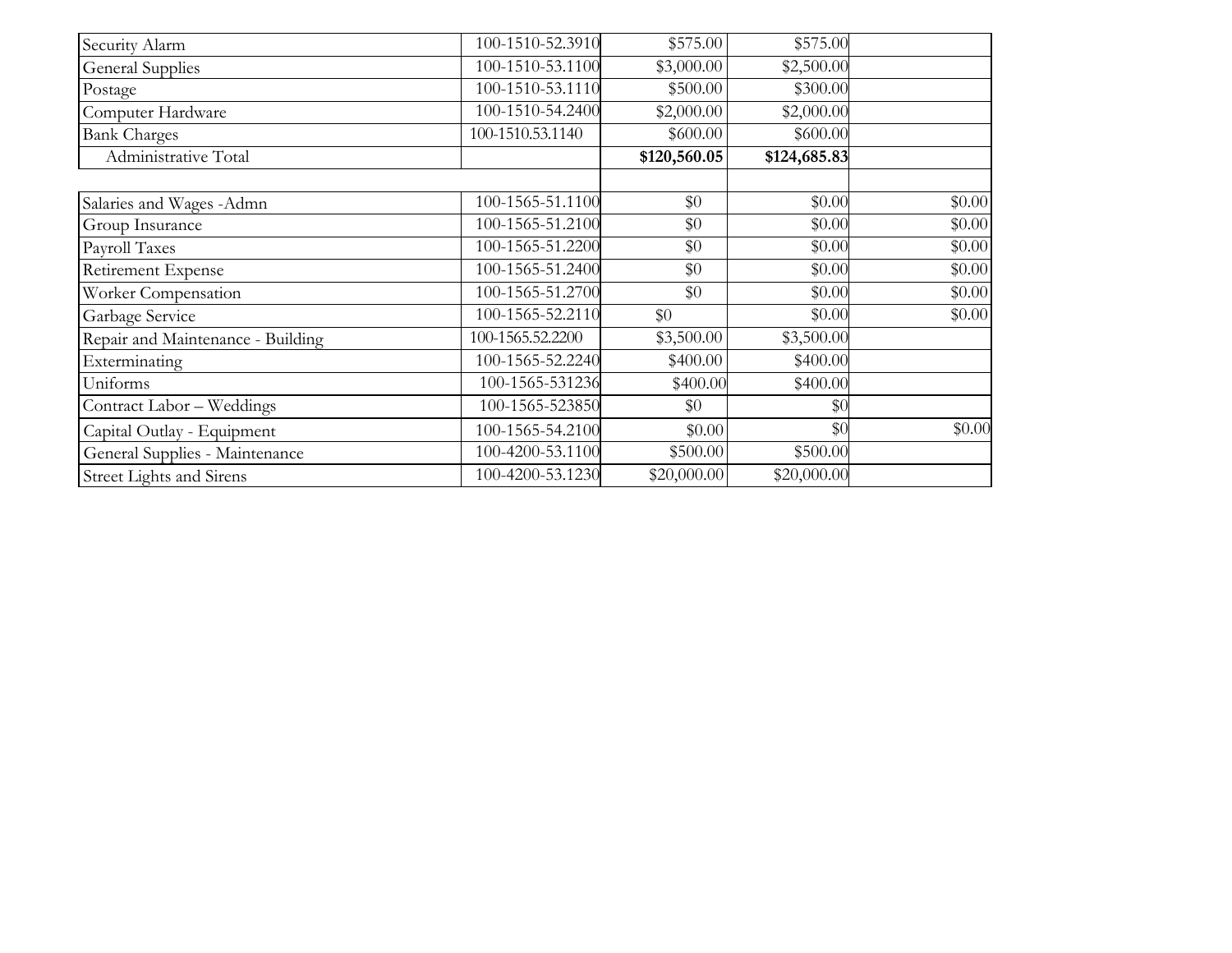| Office Equipment                              | 100-4200-53.1233 | \$500.00        | \$500.00     |  |
|-----------------------------------------------|------------------|-----------------|--------------|--|
| Landscaping                                   | 100-4200-53.1234 | \$1,000.00      | \$1,000.00   |  |
| <b>Public Works Total</b>                     |                  | \$26,300.00     | \$26,300.00  |  |
|                                               |                  |                 |              |  |
| <b>Total Expenditures</b>                     |                  | \$188,188.30    | \$194,509.82 |  |
| Contingency (Excess Revenue for Fund Balance) | 100-1510-54.2400 | $-$ \$6384.03   | \$31,140.18  |  |
| <b>Total General Fund</b>                     |                  | \$181,803.27    | \$225,650.00 |  |
| Less Fire Tax to CO                           |                  | $-$ \$25,000.00 |              |  |
|                                               |                  |                 |              |  |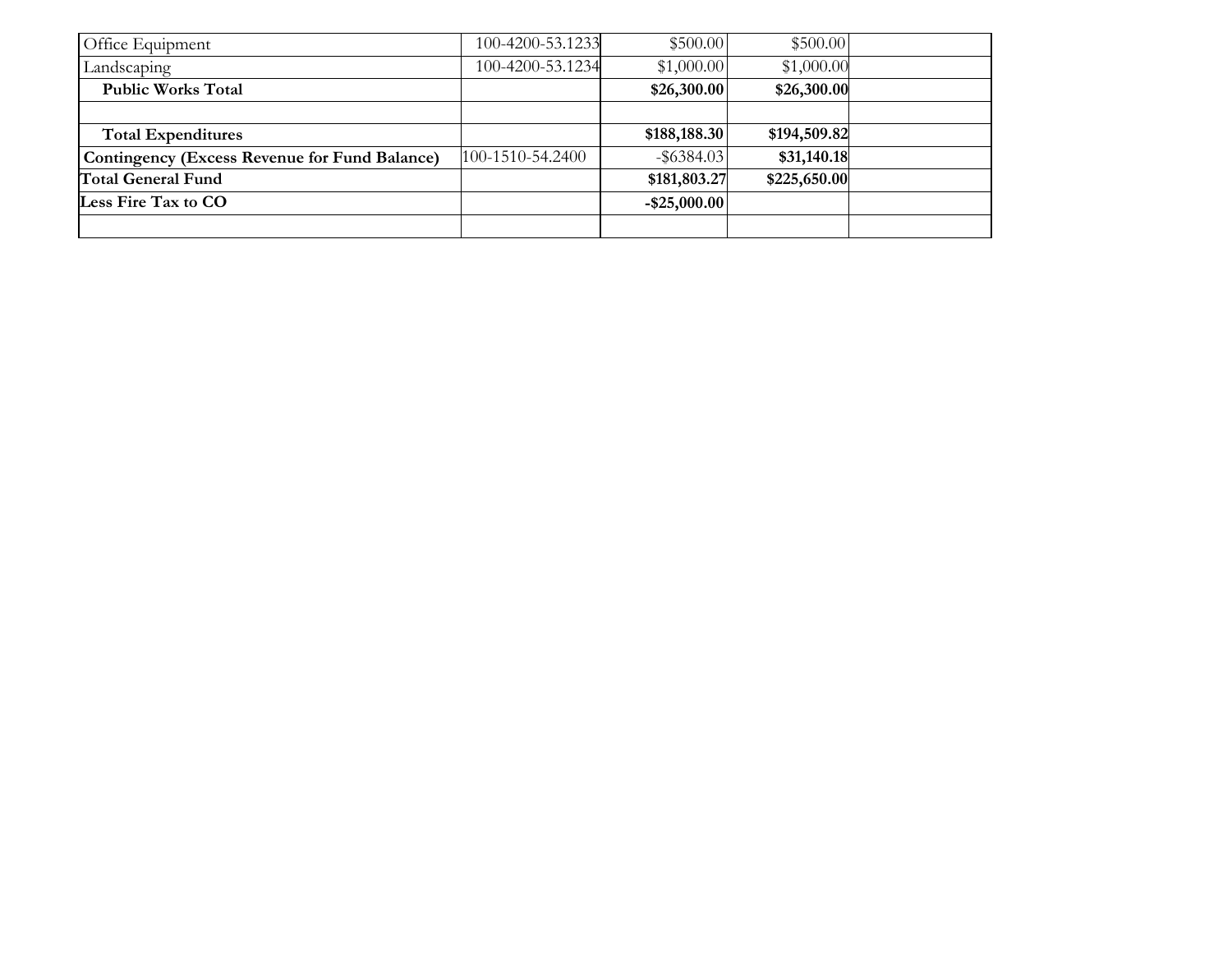### **City of Waleska**

Water Fund

| Revenues:                                   |                  |               | 2022 2023 Proposed | Approved |
|---------------------------------------------|------------------|---------------|--------------------|----------|
|                                             |                  |               |                    |          |
| Water Charges                               | 505-34.4210      | \$980,000.00  | \$1,000,000.00     |          |
| Service Charges                             | 505-34.4215      | \$20,000.00   | \$20,000.00        |          |
| Tap Fees                                    | 505-34.4220      | \$108,000.00  | \$100,000.00       |          |
| Non-Payment Fees                            | 505-34.4221      | \$20,000.00   | \$15,000.00        |          |
| Set Up Fees                                 | 505-34.4223      | \$2,000.00    | \$2,000.00         |          |
| Interest                                    | 505-36.1000      | \$1,000.00    | \$3,000.00         |          |
| Other Misc Revenues                         | 505-38.9000      | \$1500.00     | \$1,700.00         |          |
| Water Line Extension                        | 505-38.9004      | \$0           | \$0                |          |
| Transfer In GEFA/SPLOST                     | 505-39.1220      | \$145,992.00  | \$135,872.00       |          |
| <b>Total Revenues</b>                       |                  | \$1,278,492.0 | \$1,277,572.00     |          |
|                                             |                  |               |                    |          |
|                                             |                  |               |                    |          |
| <b>Expenditures:</b>                        |                  |               |                    |          |
| <b>Bank Charges</b>                         | 505-1510-531140  | \$0           | \$600.00           |          |
| Salaries and Wages- Robyn, Patsy 75%Kelly50 | 505-4410-51.1100 | \$72,932.00   | \$90,000.00        |          |
| Group Insurance - RobynPatsy 75%Kelly 50    | 505-4410-51.2100 | \$27,100.00   | \$40,527.84        |          |
| Payroll Taxes - RobynPatsy Kelly 100%       | 505-4410-51.2200 | \$7,000.00    | \$7900.00          |          |
| Retirement Robyn, Patsy 75% Kelly 50%       | 505-4410-51.2400 | \$5,000.00    | \$4,446.03         |          |
| Professional Fees                           | 505-4410.52.1200 | \$26,000.00   | \$26,000.00        |          |
| <b>Audit Fees</b>                           | 505-4410.52.1210 | \$8,500.00    | \$8,500.00         |          |
| Legal Fees                                  | 505-4410.52.1220 | \$12,500.00   | \$10,000.00        |          |
| Software Tech Support                       | 505-4410.52.1300 | \$19,200.00   | \$10,496.00        |          |
| General Liability Insurance - GIRMA         | 505-4410-52.3100 | \$16,000.00   | \$16,000.00        |          |
| Communication                               | 505-4410.52.3200 | \$11,000.00   | \$10,500.00        |          |
| Advertising                                 | 505-4410.52.3300 | \$0           | \$250.00           |          |
| Printing                                    | 505-4410.52.3400 | \$1,500.00    | \$1,000.00         |          |
| Travel                                      | 505-4410.52.3500 | \$2,500.00    | \$2,500.00         |          |
| Dues and Fees                               | 505-4410.52.3600 | \$20,000.00   | \$42,000.00        |          |
| <b>Education and Training</b>               | 505-4410.52.3700 | \$0           | \$0                |          |
| Other Purchased Services                    | 505-4410.52.3900 | \$35,000.00   | \$35,000.00        |          |
| Water Tank Repairs                          | 505-4410-52.3901 | \$45,000.00   | \$45,000.00        |          |
| <b>General Supplies</b>                     | 505-4410.53.1100 | \$5,000.00    | \$5,000.00         |          |
| Postage                                     | 505-4410-53.1110 | \$9,500.00    | \$9,500.00         |          |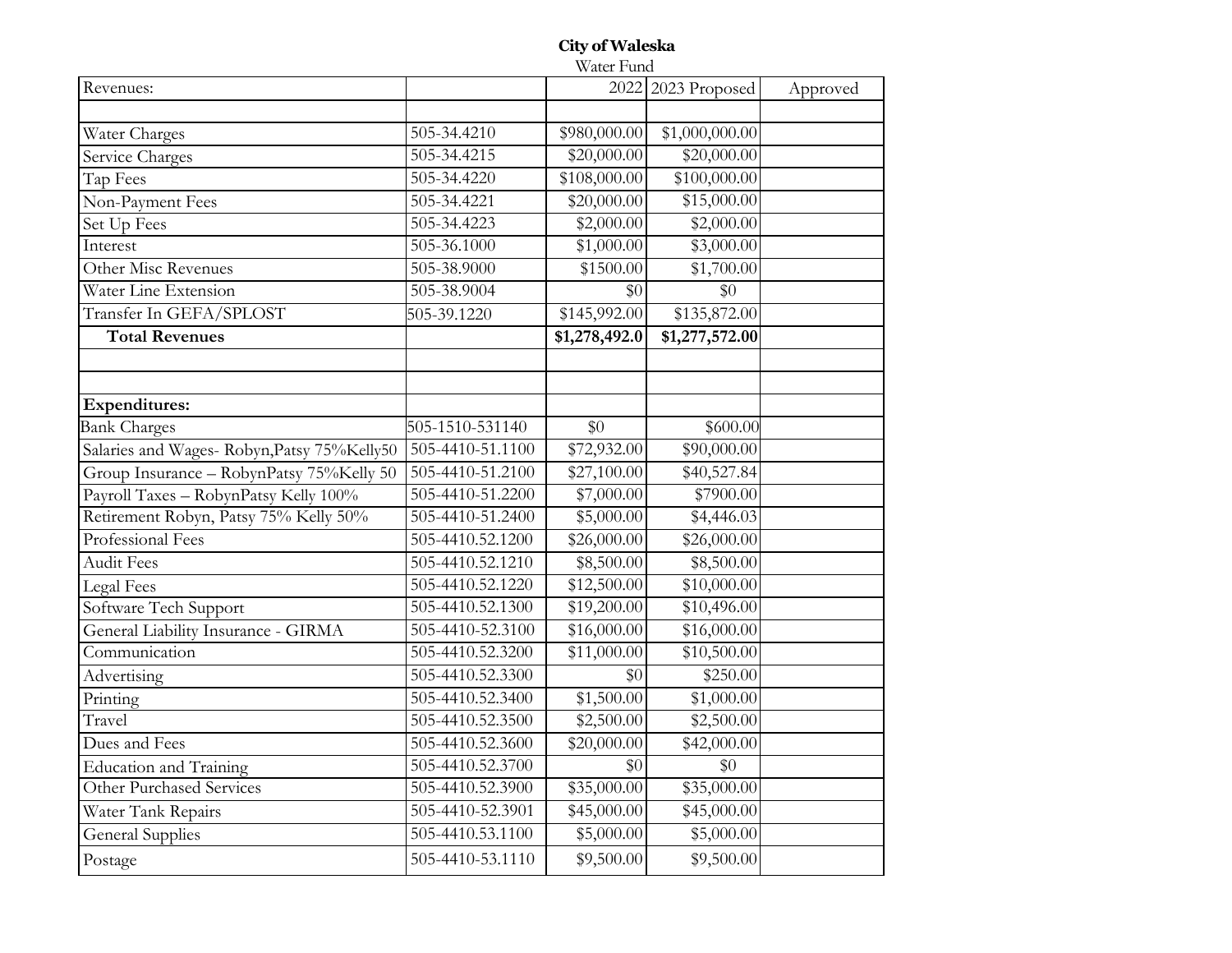|                             |                  | City of Waleska |              |  |  |  |  |
|-----------------------------|------------------|-----------------|--------------|--|--|--|--|
| Software                    | 505-4410-53.1120 | $\$0$           | \$0.00       |  |  |  |  |
| Computer Hardware           | 505-4410-54.2400 | \$1,500.00      | \$1,500.00   |  |  |  |  |
| <b>Administrative Total</b> |                  | \$321,159.50    | \$366,719.87 |  |  |  |  |

|                                          |                  | Water Fund          |                           |         |
|------------------------------------------|------------------|---------------------|---------------------------|---------|
| Water Purchases                          | 505-4420.53.1510 | \$575,000.00        | \$575,000.00              |         |
|                                          |                  |                     |                           |         |
| <b>Water Purchases Total</b>             |                  | \$575,000.00        | \$575,000.00              |         |
|                                          |                  |                     |                           |         |
| Salaries and Wages - Chris 100%          | 505-4440-51.1100 | \$41,000.00         | \$42,120.00               |         |
| Group Insurance                          | 505-4440-51.2100 | \$100.00            | \$45.60                   |         |
| Payroll Taxes - Employer                 | 505-4440-51.2200 | \$3,600.00          | \$3,643.64                |         |
| Retirement Chris 100%                    | 505-4440-51.2400 | \$685.00            | \$1,976.01                |         |
| Worker Compensation DUES & FEES          | 505-4440-51.2700 | \$757.00            | \$0                       |         |
| Water System Repairs and Maintenance     | 505-4440-52.2210 | \$100,000.00        | \$100,000.00              |         |
| Repairs and Maintenance                  | 505-4440-52.2220 | \$8,000.00          | \$5,000.00                |         |
| Water Meter Purchases                    | 505-4440-52.3850 | \$30,000.00         | \$30,000.00               |         |
| Driveby Reading MXU                      | 505-4440-52.3851 | \$10,000.00         | \$7,100.00                |         |
| Meter Reading                            | 505-4440-52.3853 | \$25,000.00         | \$26,000.00               |         |
| <b>UPC</b> Locates                       | 505-444052.3855  | \$3,200.00          | \$3,000.00                |         |
| <b>General Supplies</b>                  | 505-4440.53.1100 | \$2,000.00          | \$2,000.00                |         |
| Electricity                              | 505-4440.53.1230 | \$10,000.00         | \$10,000.00               |         |
| Gasoline                                 | 505-4440.53.1270 | \$2,000.00          | \$2,000.00                |         |
| Vehicle Repair and Maintenance           | 505-4440-54.2200 | \$2,500.00          | \$2,000.00                |         |
| Capital Outlay - Equipment               | 505-4440-54.2400 | \$1,000.00          | \$1,000.00                |         |
| 4440 Total                               |                  | \$239,842.00        | \$235,885.25              |         |
|                                          |                  |                     |                           |         |
| <b>GEFA Loan Payment - Interest Only</b> |                  | $\sqrt{$16,314.00}$ | \$8947.14                 |         |
| Depreciation                             |                  | \$140,440.00        | \$131,000.00              | A GUESS |
| <b>Total Non-Operating Expenses</b>      |                  | \$156,754.00        | \$139,947.14              |         |
|                                          |                  |                     |                           |         |
| <b>Total Water Expenses</b>              |                  | \$1,292,755.50      | $\overline{1,317,552.26}$ |         |
| Contingency                              | 505-1513-57.9000 | \$0                 | \$0                       |         |
| <b>Total Water Revenue</b>               |                  | \$1,278,492.00      | \$1,277,572.00            |         |
|                                          |                  |                     |                           |         |
|                                          |                  |                     |                           |         |
|                                          |                  |                     |                           |         |
|                                          |                  |                     |                           |         |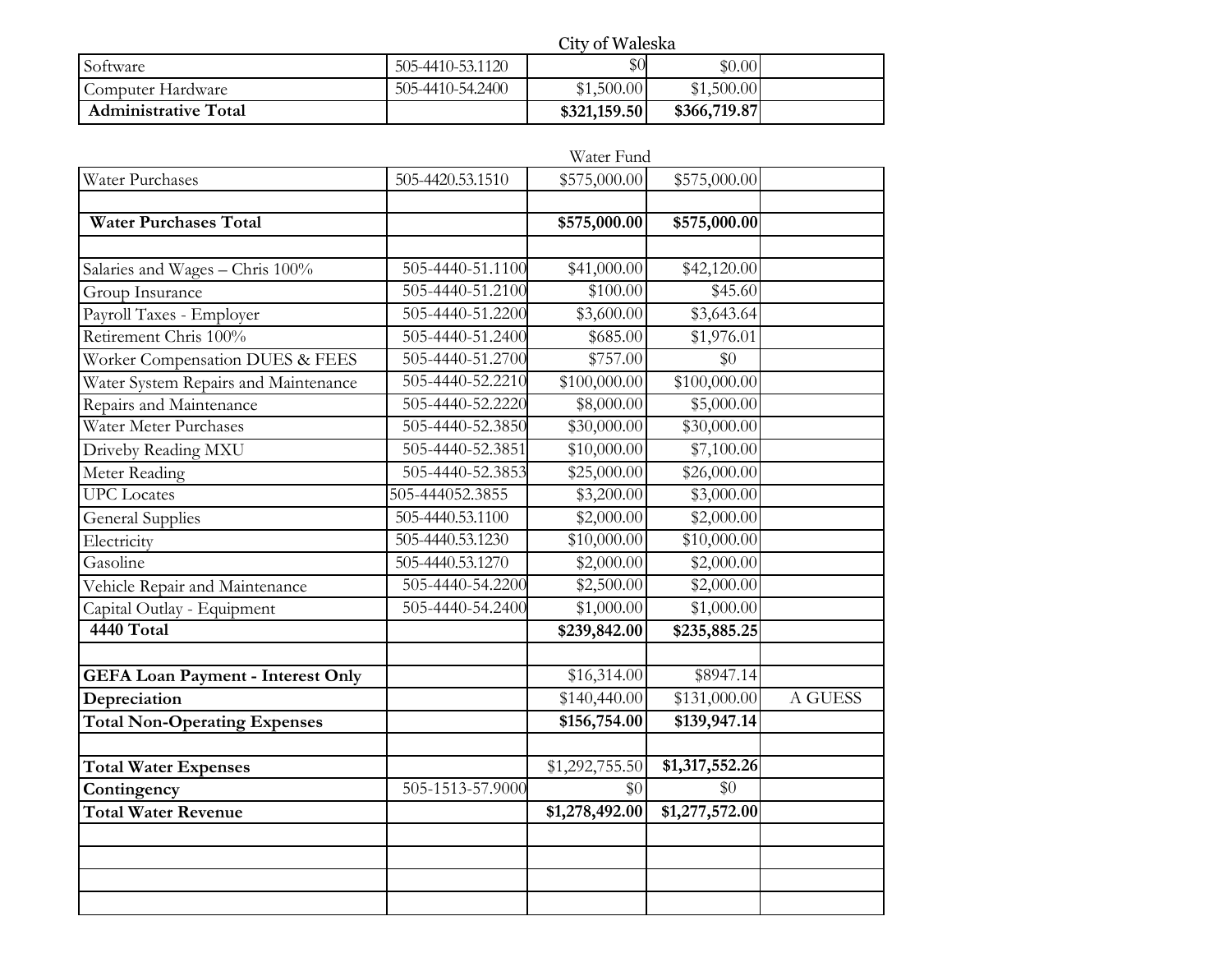# City of Waleska

| <i>Cash Basis for Expenses:</i>                               |                                      |  |
|---------------------------------------------------------------|--------------------------------------|--|
| Total Budgeted Expense Per Above                              | $$1,292,755.00$ $$1,317,552.26$      |  |
| Less Depreciation (Non-Cash Item)                             | $-$ \$131,000.00<br>$-$ \$140,400.00 |  |
| 505-8000-58.1300<br><b>GEFA</b> Loan Payment - Principal Only | \$126,788.65<br>\$123,527.00         |  |
| 505-4440-54.2100<br>Capital Project-Water Line Replacement    |                                      |  |
| Total - Cash Basis Water Fund Expenses                        | $$1,275,882.50$ $$1,313,340.91$      |  |
|                                                               |                                      |  |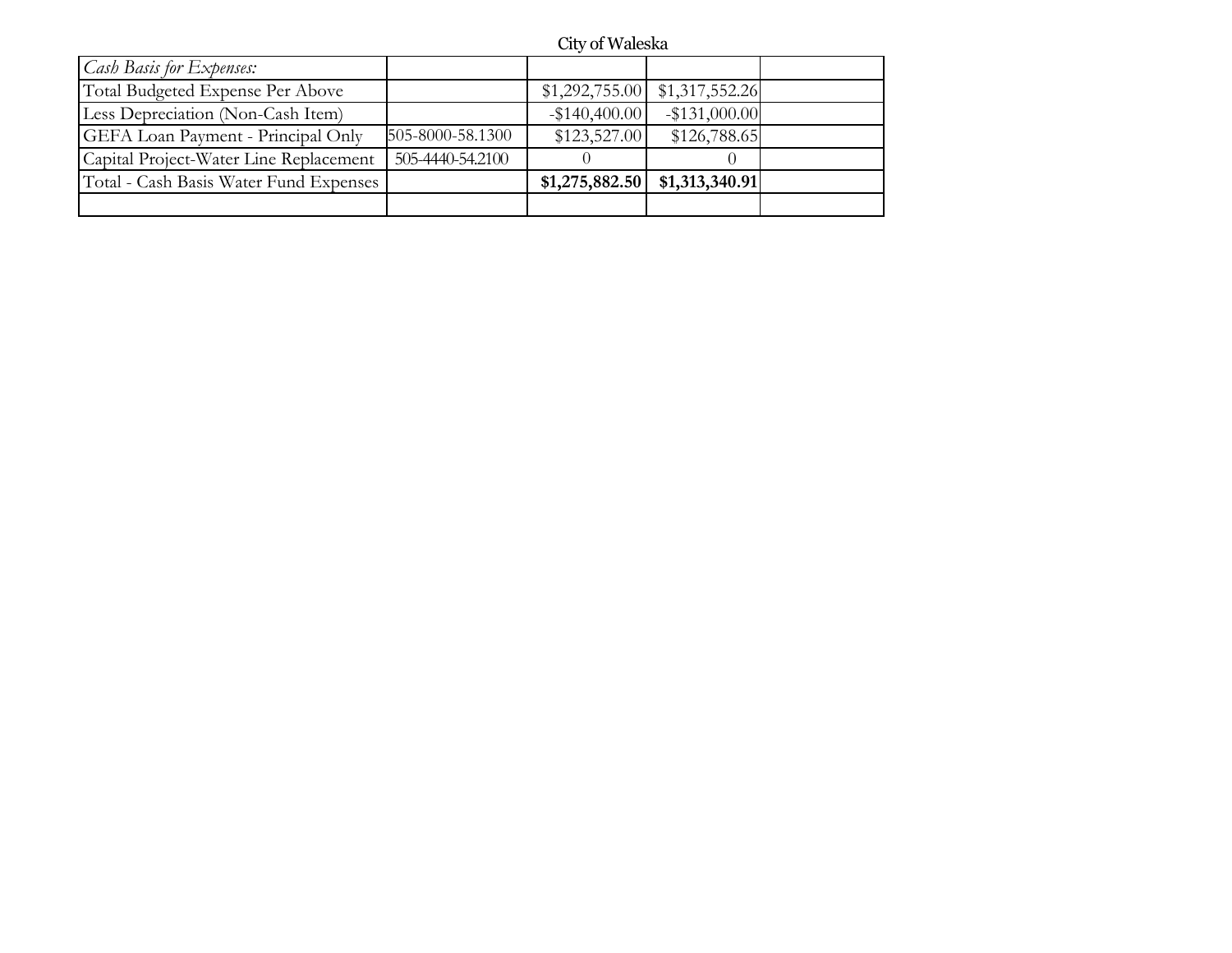## **CITY OF WALESKA SPLOST IV**

| <b>Cash Balances:</b>            |             | 2018         | 2019    | 2020                        | 2021    | 2022                        | 2023                 | 2024 |  |
|----------------------------------|-------------|--------------|---------|-----------------------------|---------|-----------------------------|----------------------|------|--|
| SPLOST 2012 Fund Balance         | 320-11.1118 | 232,412      | 232,412 | 371,000                     | 2,269   | 0.00                        | $0.00\,$             | 0.00 |  |
| SPLOST 2018                      | 320-11.1117 | 448,794      | 448,794 | 449,000                     | 668,885 |                             | 417,930 \$417,930.00 | 0.00 |  |
| <b>Total SPLOST Cash Balance</b> |             | \$681,206.00 |         | $$681,206.00$ $$820,000.00$ |         | $$671,154.00$ $$471,930.00$ | \$417,930.00         | 0 I  |  |

| <b>Revenues:</b>       |             | 2018       | 2019       | 2020       | 2021       | 2022       | 2023                                                                                              | 2024 |
|------------------------|-------------|------------|------------|------------|------------|------------|---------------------------------------------------------------------------------------------------|------|
| <b>SPLOST</b> Revenues | 320-310000  |            |            |            |            |            | $$407,000.00$ $$417,930.00$ $$417,930.00$ $$417,930.00$ $$417,930.00$ $$417,930.00$ $$417,930.00$ |      |
| Interest               | 320-36.1000 | \$1,000.00 | \$1,000.00 | \$2,000.00 | \$2,000.00 | \$5,000.00 | \$5,000.00                                                                                        |      |
| <b>Total Revenues</b>  |             |            |            |            |            |            | $$301,000.00$ $$408,000.00$ $$419,930.00$ $$419,930.00$ $$422,930.00$ $$422,930.00$               |      |

#### **Total Fund Balance**

#### **Total Revenues & Fund Balance**

| <b>Expenditures:</b>                         |                  | 2020         | 2021         | 2022         | 2023         |
|----------------------------------------------|------------------|--------------|--------------|--------------|--------------|
| Debt Service - GEFA Loans                    | 320-9000-61.1000 | \$145,992.00 | \$0          |              | $\theta$     |
| Professional Fees                            | 320-4200-52.1200 | \$10,000.00  | \$5,000.00   | \$5000.00    | \$2,500.00   |
| Legal Fees                                   | 320-4200-52.1220 | $\$0$        | \$0          | \$0 I        | \$0          |
| Capital Outlay - Rds & Streets               | 320-4200-54.2100 | \$21,000.00  | \$10,000.00  | \$10,000.00  | \$0          |
| Capital Outlay - Trans/Fac/Improv            | 320-4440-54.2100 | \$250,000.00 | \$10,000.00  | \$10,000.00  | \$100,000.00 |
| Capital Outlay - Utilities Facilities/Improv | 320-4440-54.2100 | \$150,000.00 | \$0          | \$0          | \$100,000.00 |
| Capital Outlay                               | 320-4440-54.2100 | \$0          | \$0          | \$250,000.00 | \$0.00       |
| Capital Outlay - Meter Change Out            | 320-4440-54.2102 | \$0          | \$250,000.00 | \$42,000.00  | \$180,000.00 |
| Capital Outlay - Water Improv                | 320-4440-54.2103 | \$0          | \$100,000.00 | \$100,000.00 | \$100,000.00 |

Capital Outlay Public Fac 320-1565-54.2100. \$0 \$0 \$0 \$100,000.00 Capital Outlay Vehicle & Equipment 320-4440-54.2200 \$20,000.00 \$0 \$0 \$0 \$0 Total Expenses **8117,000.00 \$417,000.00 \$417,000.00 \$582,500.00 \$582,500.00**